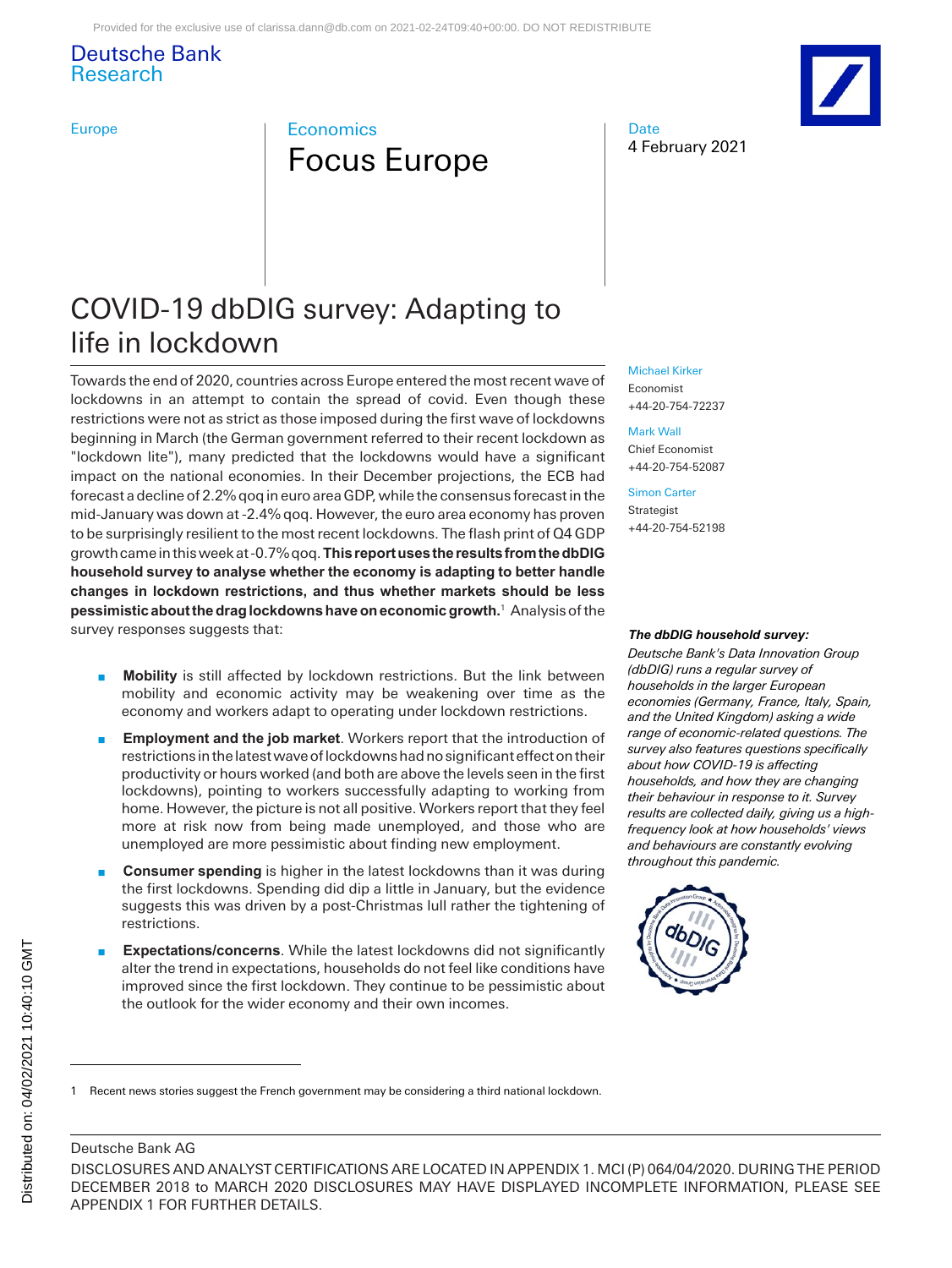# Recent lockdowns – Not quite as restrictive as the first

Towards the end of 2020, the major European countries entered a second wave of national lockdowns. The restrictions put in place were different from those seen in the peak of the first lockdown (March-May), and the German government termed this second lockdown as "lockdown lite". Despite the differences in restrictions from the first lockdown, the stringency of these recent lockdowns was relatively high. According to the Oxford COVID-19 Government Response Tracker, which tracks 19 indicators of government responses to the virus, the restrictions in the recent wave of lockdowns across Europe were still quite stringent, at over 80% of the stringency seen in the first lockdowns [\(Figure 1](#page-1-0) an[d Figure 2\)](#page-1-1).

<span id="page-1-0"></span>

## <span id="page-1-1"></span>Figure 2: The stringency of the recent lockdown (Nov onwards) is over 80% of that of the restrictions seen at the peak of the first lockdown (April)



*Source : Deutsche Bank, Oxford COVID-19 Government Response Tracker Notes: relative stringency is measured as average Nov 2020 - Jan 2021 vs average April 2020.*

However, despite the stringency of the restrictions, the euro area economy has proven to be relatively resilient during this recent collection of lockdowns. The flash print for euro area GDP grew -0.7% qoq. This decline is a lot less severe than had been previously feared – the ECB had penciled in -2.2% qoq in its December forecast while the consensus in the mid-January BBG survey was down at -2.4%.<sup>2</sup>

Despite downside risk in the near term, a robust recovery in activity is one of the prospects we have highlighted in our latest thinking on what lies ahead in terms of macroeconomic conditions and policy in Europe.<sup>3</sup> If economies have learnt to adapt to Covid-19 it could limit Q1 downsides for growth and provide a platform for a robust recovery through 2021-22.

**People report compliance with the restrictions**. According to our dbDIG survey, right across Europe around c.80% of respondents report that they are complying with the restrictions put in place to combat the virus [\(Figure 3\)](#page-2-0). "Lockdown fatigue" also does not appear to be an issue. The share of respondents who report they would continue to comply with the restrictions if they were still in place in one and three months time is broadly similar to the share complying now. As a result, any differences in economic activity between lockdowns is highly unlikely to be caused by people flouting the rules.

<sup>2</sup> The consensus estimate just before the release of the data was for -0.9%.

<sup>3</sup> See "Europe Economics: All you need to know", DB [Focus Europe,](https://research.db.com/Research/Article?rid=f61a650d_71fc_4c1d_9453_5ce9aa5772e6_604&kid=RP0001&wt_cc1=IND-2289662-4856) 25 Jan 2021.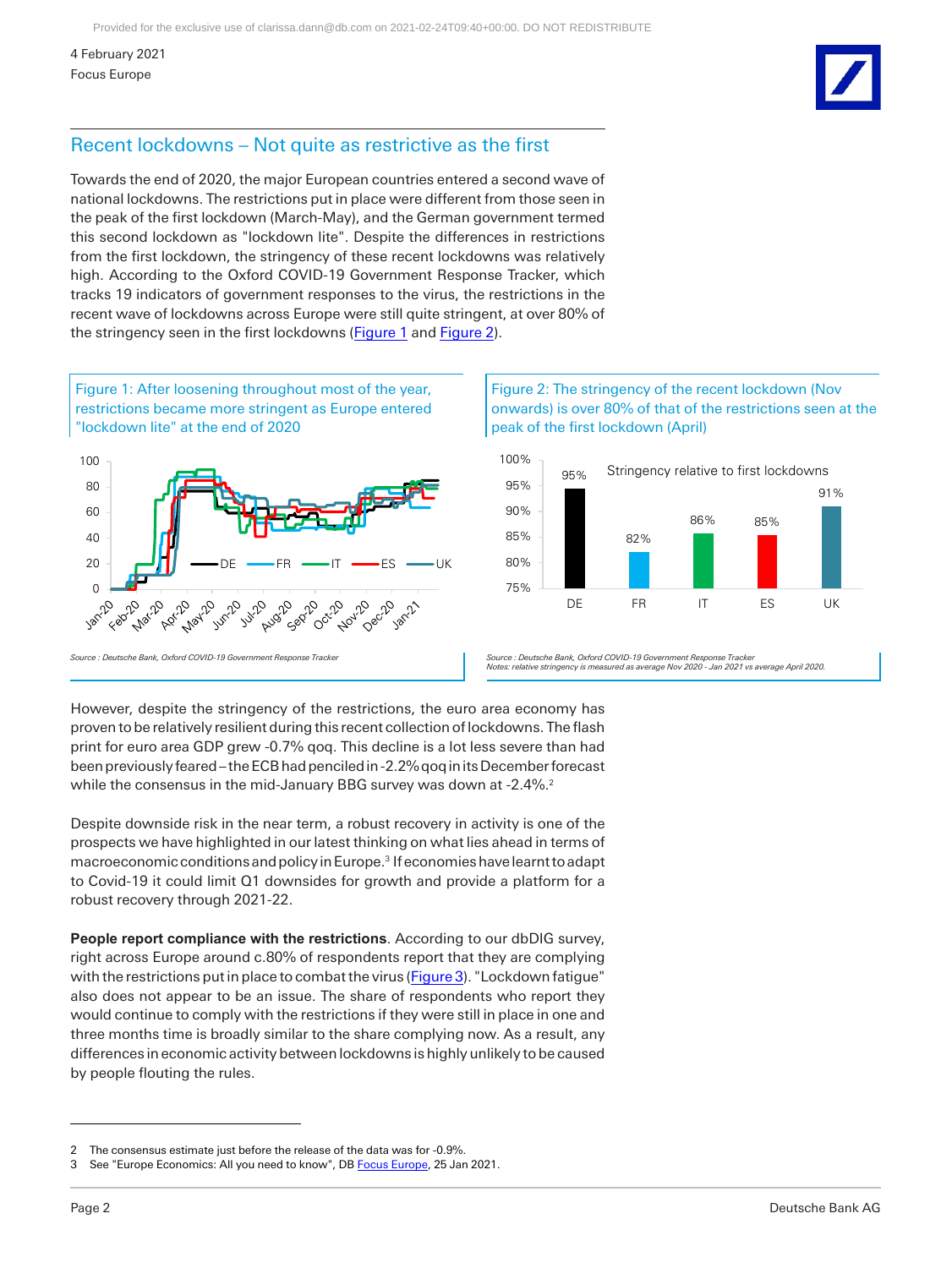4 February 2021

Focus Europe

<span id="page-2-0"></span>



# **Mobility**

The first wave of lockdowns, starting in March-April, saw significant declines in mobility as many people were required to stay at home and not leave their residence unless it was for one of a few specific reasons (such as obtaining food or exercise). Non-essential stores closed, and many workers were placed into furlough schemes. According to mobility data from Google collected using cellphone locations, during the first lockdown retail and transit use was 80% or so below precovid levels, and Workplace visits were down 60-70% across most of Europe [\(Figure 4\)](#page-2-1).<sup>4</sup> Germany was the exception. Because the country locked down while the number of infections was relatively low, their lockdown was not as restrictive as in other countries who were hit earlier and more severely by the pandemic (such as Spain and Italy).

### <span id="page-2-1"></span>Figure 4: Google mobility data



#### **During the most recent wave of lockdowns, mobility has not fallen by as much as**

**in the first lockdowns**. This is a likely consequence of two factors: 1) as the stringency index above showed, the latest wave of lockdowns was not quite as restrictive as the first wave; and 2) the composition of the package of restrictions in the recent lockdown is different from that in the first. Given the experience of the first lockdown, governments tried to design restrictions that would minimise the economic impact while still containing the spread of the virus.

<sup>4</sup> Other mobility data such as that from Apple maps and Citymapper show the same pattern.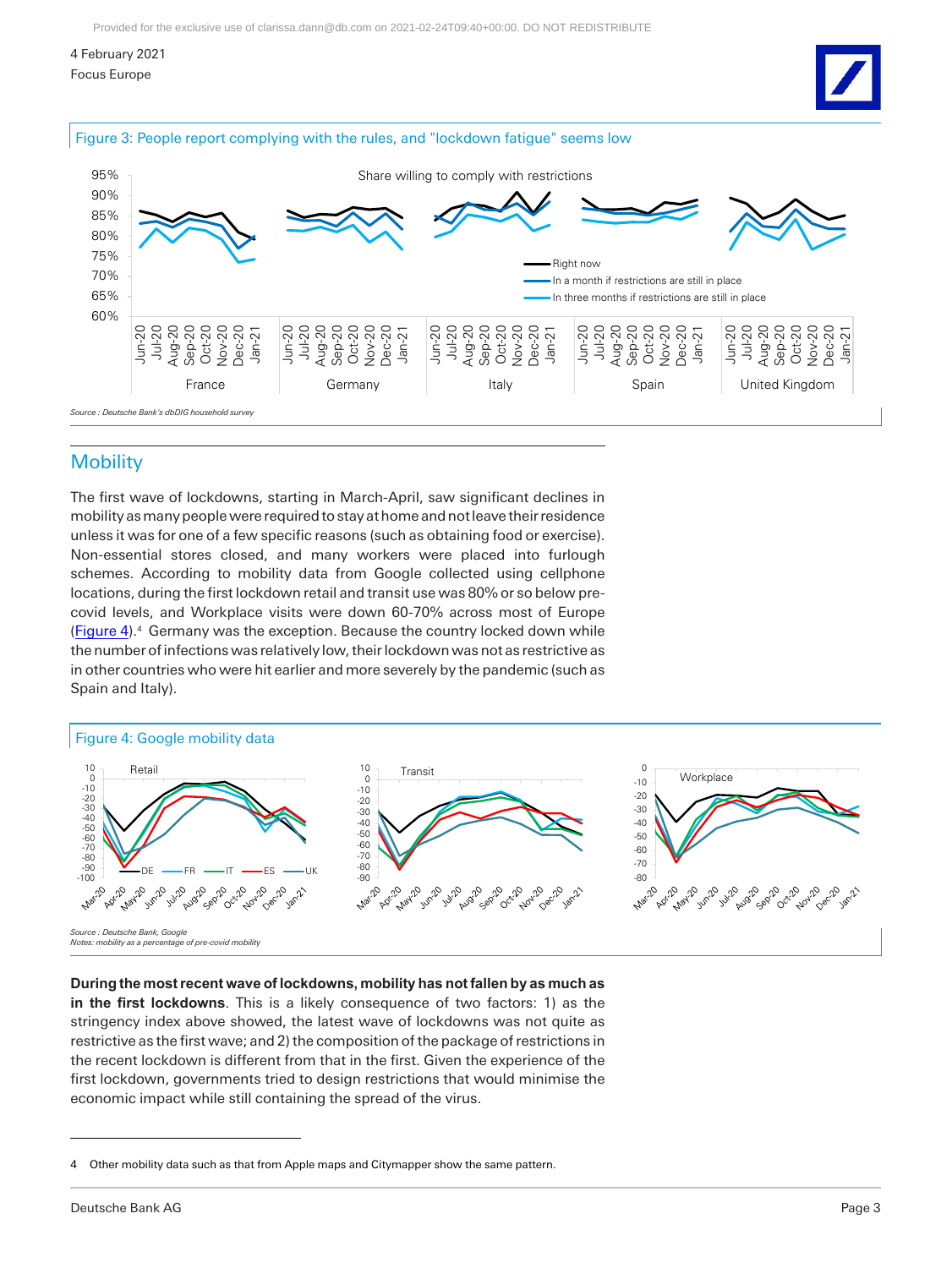**Our dbDIG household survey supports the mobility trends seen in the Google data**. Across the entire range of activities and locations we survey about, there was a rise in the share of respondents avoiding the activity/location in recent months [\(Figure 5\)](#page-3-0). However, the share was generally well below that seen during the first lockdowns back in March-April.

<span id="page-3-0"></span>



Our previous work has shown that there is a reasonable relationship between highfrequency mobility data, and economy activity in the service sector PMI [\(Figure 6\)](#page-3-1).<sup>5</sup> Therefore the resilience of recent economic activity is consistent with the stronger mobility data seen during the recent lockdown (relative to the first lockdown).

**However, the relationship between mobility and economic activity in the service sector may be weakening**. [Figure 7](#page-3-2) shows the correlation between the two data series has been steadily weakening for all countries. One potential explanation for this weaking relationship is that as time goes on, workers and the economy are better adapting to working under lockdown restrictions (such as by working from home). The same level of restrictions no longer has the same negative impact on performance and productivity.

<span id="page-3-1"></span>

<span id="page-3-2"></span>



5 See "September PMIs: A test of the infections-mobility-activity nexus", [Europe Blog,](https://research.db.com/Research/namedFileProxy/2795-cd13fd2b_4274_4e78_b552_580304435de7_604/cd13fd2b_4274_4e78_b552_580304435de7_604.pdf?filetoken=YYY122_0i8i7rlTUBshGvMCAcTSF0E76P2RY6iyV4KZOM0jCacoBnmHPBhWFyFUon1u5VjvbDPMcoOuJw%2B2nou7AizPWvLqkxNmBl%2FPqcahfAMMxgI%3D) 22 September 2020.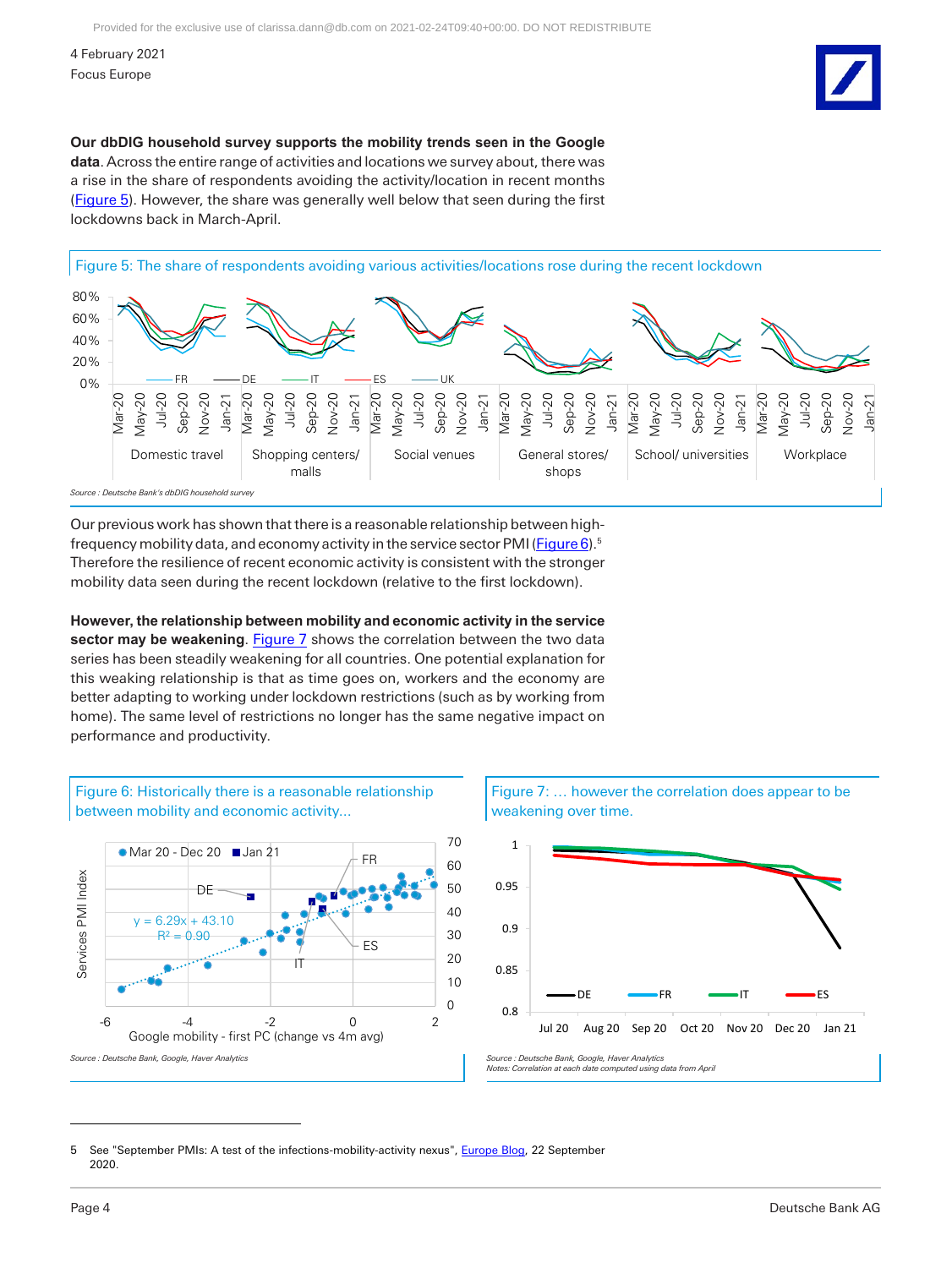# Employment and job market

During the first lockdown (starting around March) workers were forced to dramatically change the manner in which they worked. Many of those who were not furloughed had to adapt to working from home, forgoing many of the facilities and support provided by being in an office environment. Workers' own perceptions of their productivity fell by 10-20% during this period [\(Figure 8\)](#page-4-0). However, given time, workers were able to adapt to their new working environment and perceived productivity steadily rose back to pre-covid levels over the course of 2020. **During the recent lockdowns, there was no significant decline in perceived productivity**.

**Hours worked have been affected more by the pandemic** [\(Figure 9\)](#page-4-1). Since July 2020, the net share of respondents working more hours than last year was around zero (on net, workers were working roughly the same amount of hours as they did back in 2019). While this is up on the record lows seen during the first lockdown, it is still below the positive growth rate in net hours worked seen pre-covid. We also see that the tightening of restrictions in November to December as part of the recent lockdowns had very little effect on the trend in the net share of respondents working more hours. Therefore, it seems that the labour market is becoming more robust to changes in the stringency of lockdown restrictions.

<span id="page-4-1"></span><span id="page-4-0"></span>

**However, not everything in the survey is positive for the labour market**. Concerns about job security have continued to grow since the start of the pandemic. As would be expected, the net share of respondents who felt they were more at risk of being made unemployed than they were 3 months ago rose rapidly during the first lockdown [\(Figure 10\)](#page-5-0). However, since then, a greater share of workers have continued to feel more at risk (relative to three months ago) than feel less at risk.

A similar pattern is seen in the pool of unemployed workers. The perceived chance of finding a new job fell significantly (on net) during the first lockdown [\(Figure 11\)](#page-5-1). Since then, on net, the unemployed have consistently responded that the chances of them finding new employment has decreased in the previous three months – pointing to worsening job prospects.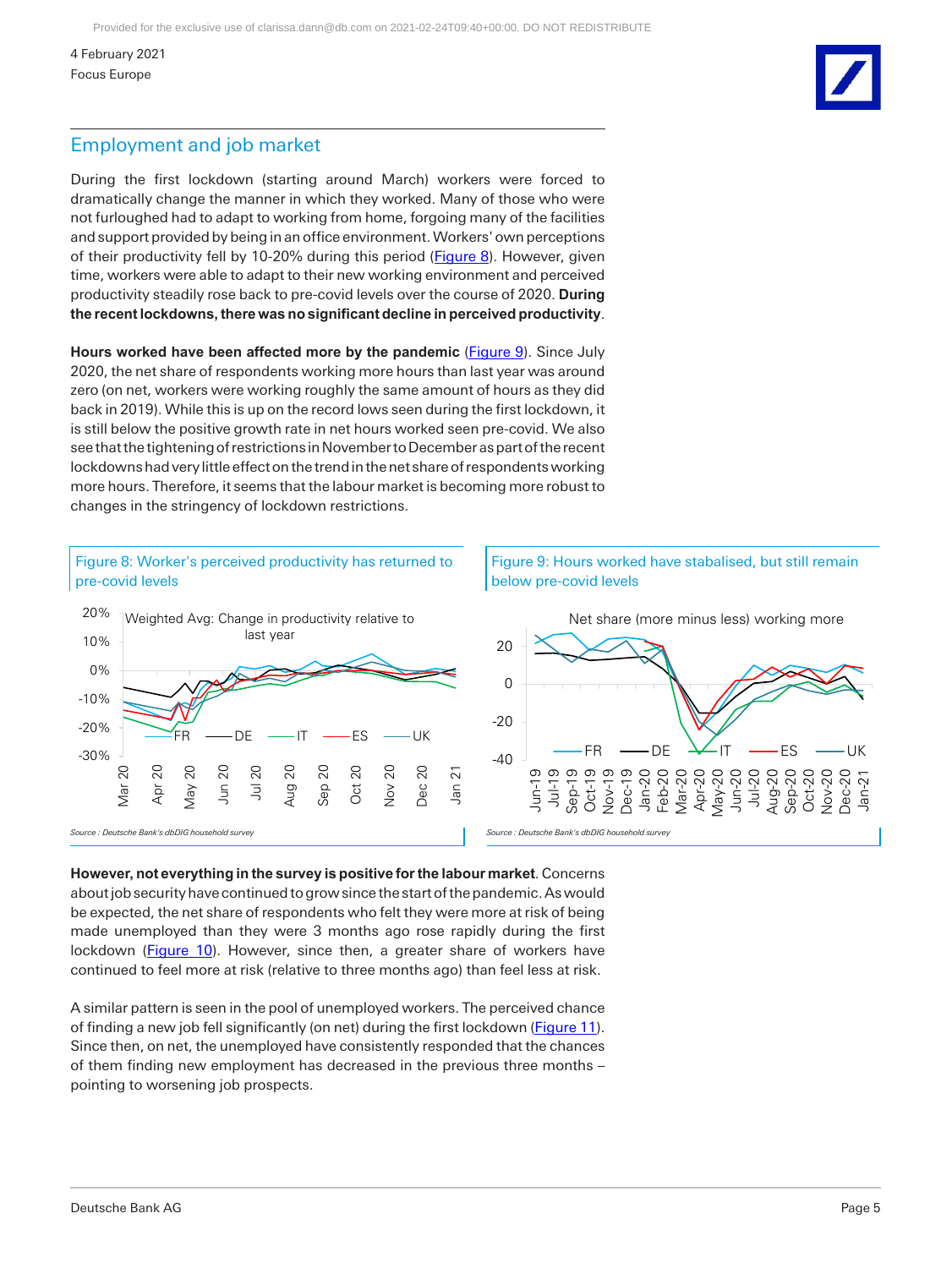### 4 February 2021

<span id="page-5-1"></span>Focus Europe

<span id="page-5-0"></span>

**Since the start of the first lockdown, and the closure of many stores, spending has been lower than in the previous year** (*Figure 12*). According to our survey respondents, spending was around 5% to 9% down on the previous year during the peak of the first lockdown. However, since then the gradual reopening of stores and introduction of furlough and other support schemes, spending has recovered to be around 2% to 4% below 2019 levels. Most countries saw a small dip in spending growth during the most recent January survey wave.<sup>6</sup> However, the size of this decline is relatively small, and overall spending across the major European economies seems to have been robust to the introduction of the restrictions that were part of the recent lockdowns. The pickup in spending between the first and recent lockdowns has been broad based [\(Figure 13\)](#page-5-3).

<span id="page-5-2"></span>



<span id="page-5-3"></span>



6 The January survey wave covers responses collected from mid-December to late January.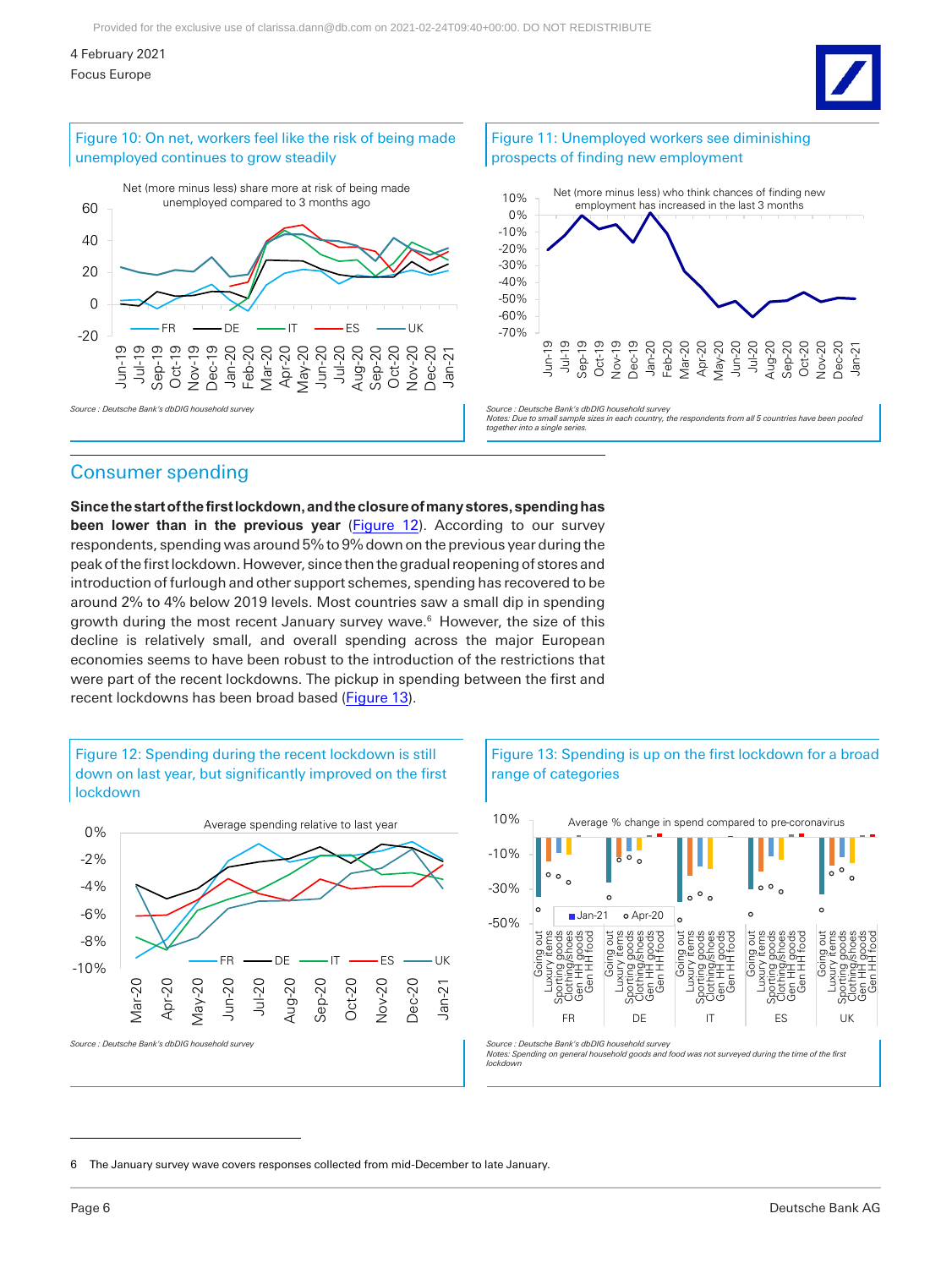In terms of spending on big-ticket items, respondents in France, Italy, and the UK were choosing to delay purchases at about the same rate as just after the first lockdown [\(Figure 14\)](#page-6-0).<sup>7</sup> However, in both Germany and Spain, more respondents are choosing the delay the purchase of a wider range of big-ticket items in the current lockdown relative to just after the peak of the first lockdown.

<span id="page-6-0"></span>Figure 14: France, Italy and the UK were delaying big-ticket purchases at the same rate as after the first lockdown. Germany and Italy had more people delaying purchases.



<span id="page-6-1"></span>

**The decline in spending during the January wave of survey results (mid-December to late-January) likely reflects a Christmas seasonal pattern**. Anecdotally, there were reports of people shopping earlier for the holiday period given the extra time on their hands. There is also usually a post-Christmas slump in sales during normal times. The decline in spending seen above is a result of declining discretionary spending according to other parts of our survey [\(Figure 15\)](#page-6-1). The January results also showed that, on average, respondents expected spending to rise more in the short term than they expected in previous months, supporting the

<sup>7</sup> Due to data limitations, we can only compare the current lockdown, Dec-Jan, to just after the first lockdown, May-Jun, not to the April-May lockdown itself.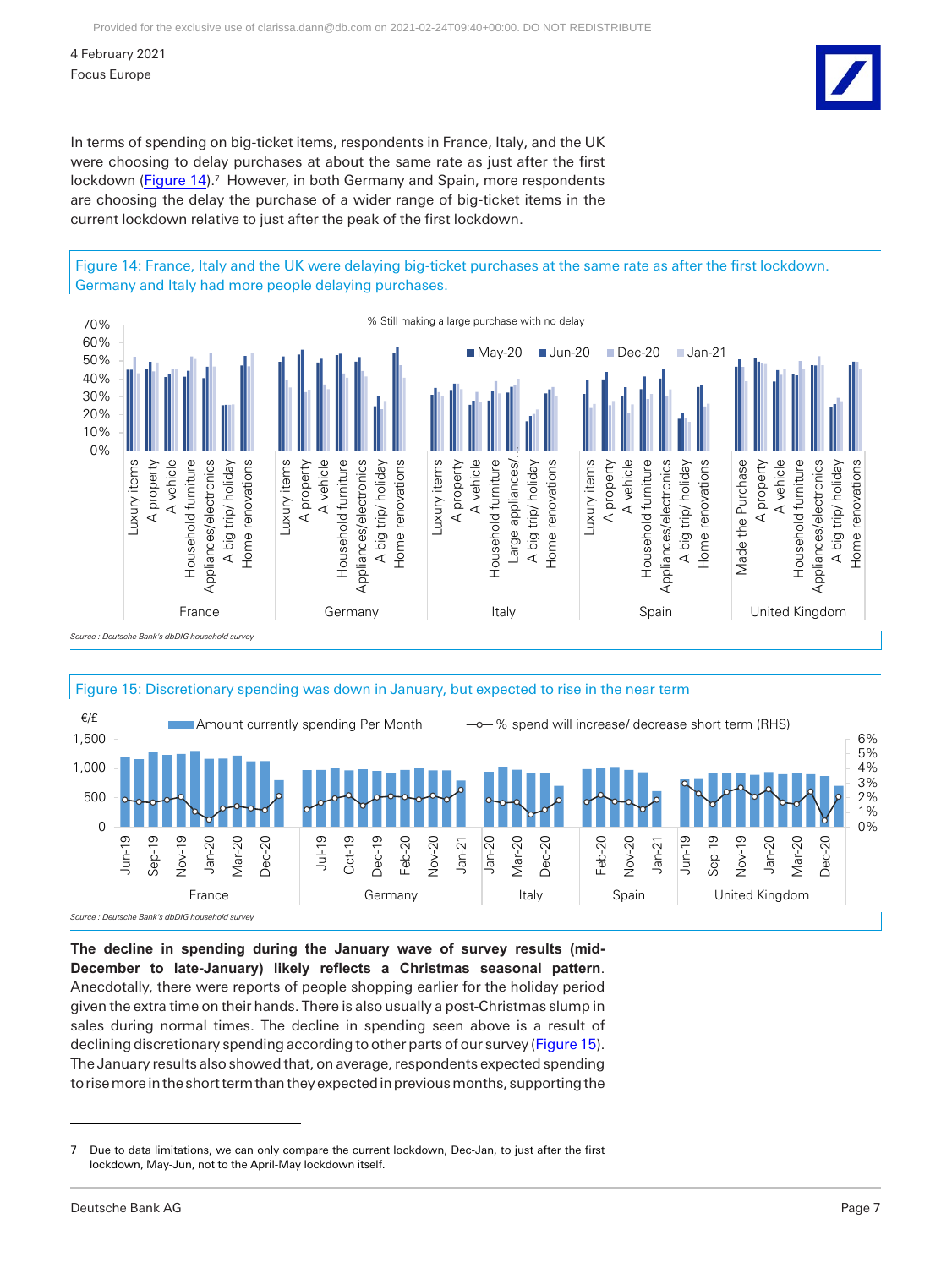idea that January is likely to be a one-off post-Christmas lull and spending will rise to previous levels shortly.

# **Expectations**

**Since the start of the pandemic, on net, more respondents think their family is worse off than a year ago** [\(Figure 16\)](#page-7-0). The net share during the current lockdowns is broadly similar to the shares seen during the first lockdowns. It can be viewed as a positive that the net share did not decline further at the start of the recent lockdowns, and may even have started to improve recently. However, households are still worse off in absolute terms.

**Looking forward, respondents do not expect the economy to get better in the near term**. Ever since the first lockdowns, a net share of around 40% of respondents have expected the economy to get worse in the next three months [\(Figure 17\)](#page-7-1). Again, the share did not seem to be significantly affected by entering the most recent lockdown.

<span id="page-7-0"></span>Figure 16: The net share of respondents who believe their family is worse off than a year ago has been fairly stable





<span id="page-7-1"></span>Figure 17: Respondents expect the economy to get worse over the next 3 months



**Household income expectations have been pretty robust to the tightening of restrictions during the recent lockdown**. On net, around c.10% more people expect their household income to rise over the next year than decrease [\(Figure 18\)](#page-8-0). This is a higher share than during the first lockdown, but still below the levels seen pre-covid. Even though the share of respondents expecting an increase in their income is higher than the share expecting their income to decrease, the distribution of the size of these income changes is skewed. Those expecting an income rise generally expect a smaller rise than the size of the expected income fall from those expecting incomes to decline. Therefore, the expected average change in income is fairly close to zero for all countries (**Figure 19**).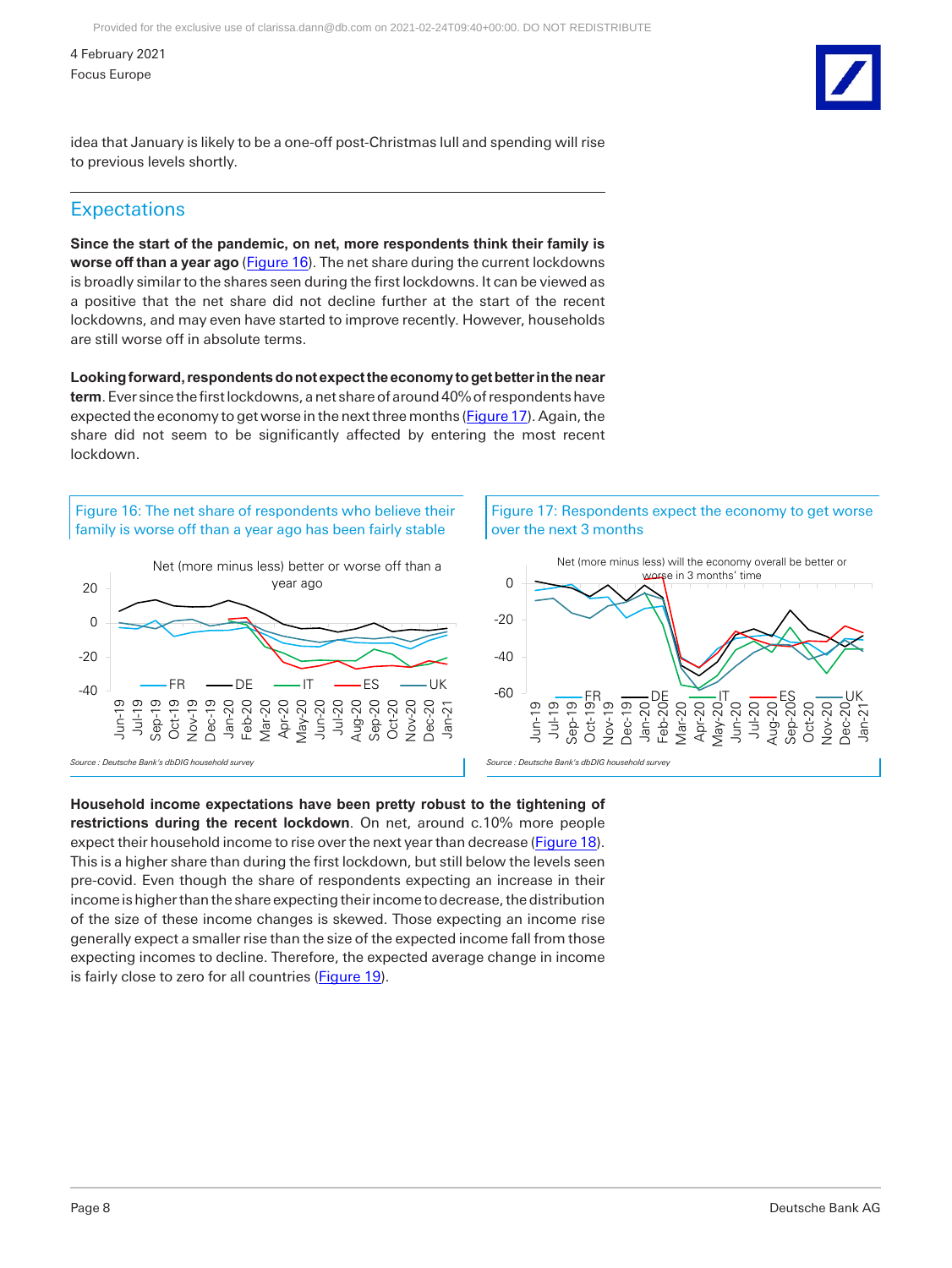# 4 February 2021

Focus Europe



<span id="page-8-0"></span>





<span id="page-8-1"></span>Figure 19: … but the distributions of expectations are

In all countries, apart from Spain, households are, on net, not concerned about being short of money within the next month [\(Figure 20\)](#page-8-2).<sup>8</sup> However, for all **countries, respondents have higher levels of concern about being short of money in the next 6 months than they do today**. This could be reflecting their general concern about the economic outlook and future income prospects described above.

<span id="page-8-2"></span>

# Prospects for the future

There are also other signs in the dbDIG survey results that give some hope for stronger economic performance in the future.

**The January wave of survey results (collected from mid-December to late-January) showed a significant rise in the share of respondents willing to get the covid-19 vaccine** [\(Figure 21\)](#page-9-0). Even in France, which by European standards is skeptical of vaccines and has had significant issues rolling out the vaccine, the share willing to get vaccinated rose up to the levels seen in other countries back in August and September. Apart from Germany, we also saw a rise in the share of

<sup>8</sup> Spanish respondents have generally shown a higher level of concern than other countries across a range of questions in our survey.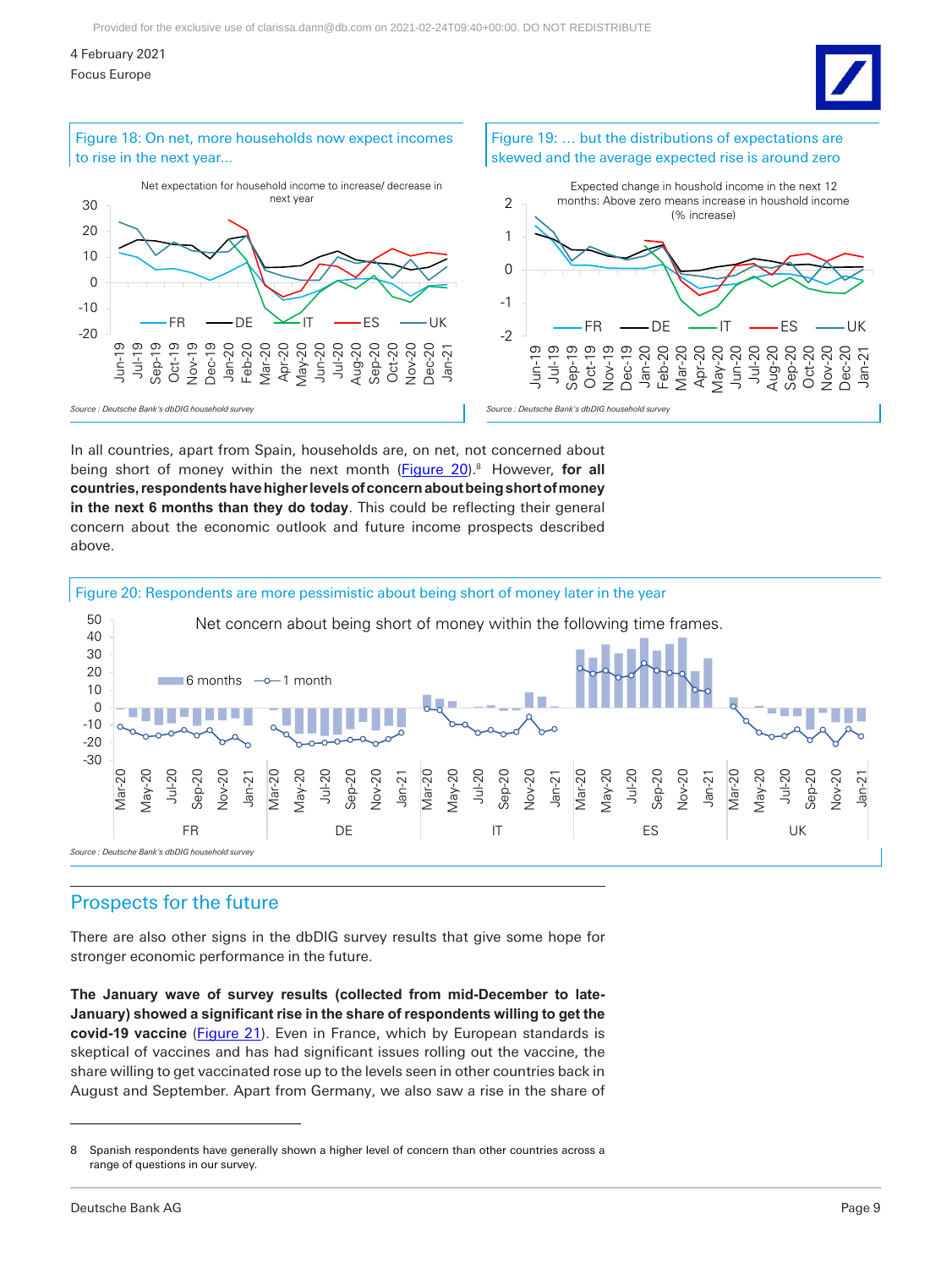<span id="page-9-1"></span>respondents who believe the vaccine should be made mandatory [\(Figure 22\)](#page-9-1).

<span id="page-9-0"></span>

The improving attitudes towards the vaccine are a positive sign for the economic recovery. The faster governments are able to deploy the vaccine to achieve herd immunity, the quicker normality can be restored.

When that normalisation does come, it might come quickly. According to our dbDIG survey, the share of respondents who feel comfortable doing a wide range of activities within a few weeks has generally been trending upwards since the start of the pandemic [\(Figure 23\)](#page-9-2). Only comfort with sending children back to school shows a noticeable decline in recent months.

<span id="page-9-2"></span>Figure 23: The comfort of returning to normal has generally been trending upwards since the start of the pandemic

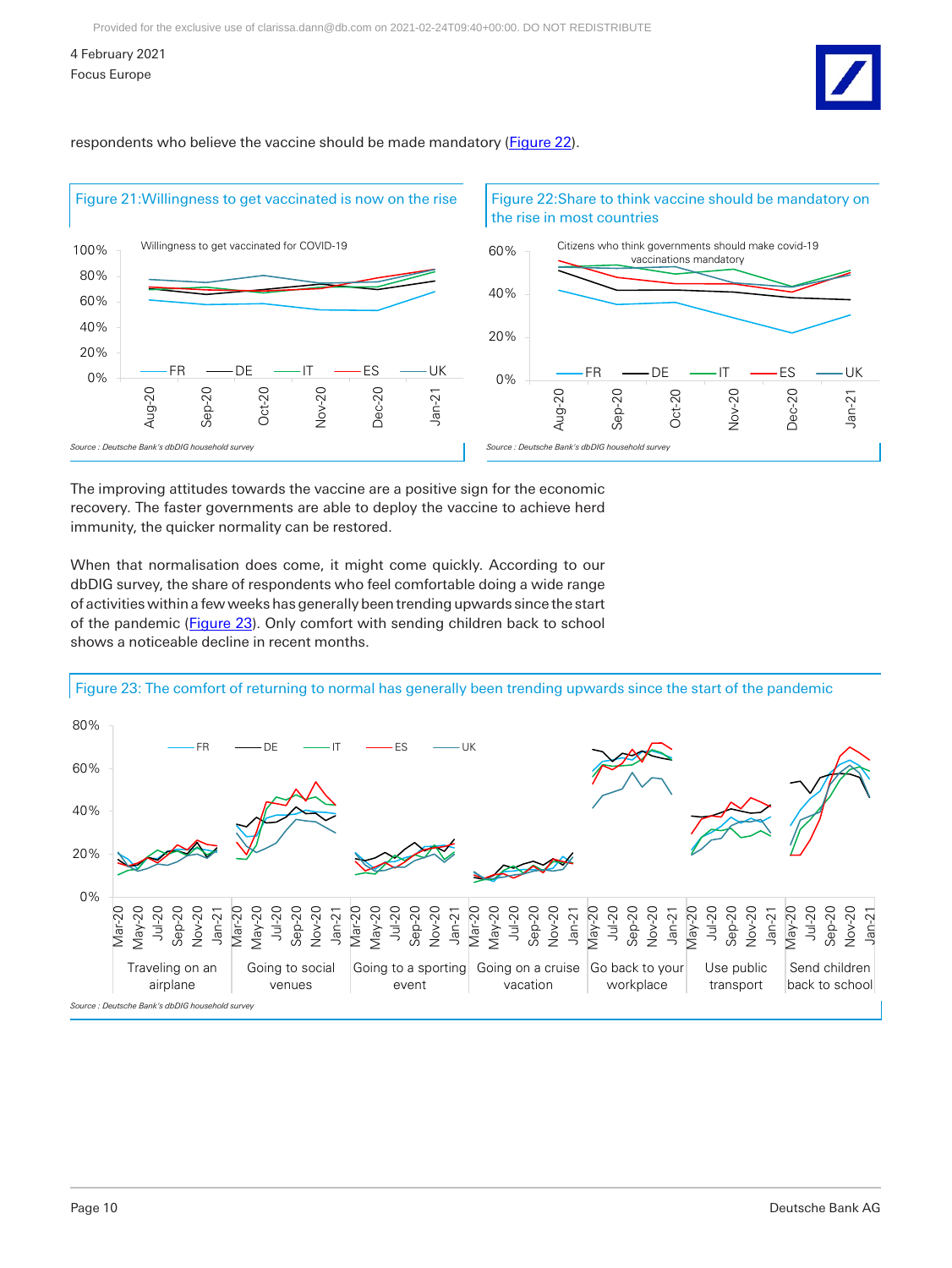*The authors wish to acknowledge the contribution made by Anthony Chaimowitz from Deutsche Bank's Data Innovation Group (dbDIG) team in preparation of this report.*

## Previous dbDIG household survey research

- [COVID-19 dbDIG survey: The impact on households \(8\) Lockdown Lite,](https://research.db.com/Research/TinyUrl/358VT) DB Focus Europe, 11 November 2020.
- COVID-19 dbDIG survey: The impact on households (7) Assessing the [recovery,](https://research.db.com/Research/Article?rid=08938196_c676_11ea_8ffe_5d371a5d1e83_604&kid=RP0001&wt_cc1=IND-2289662-4856) DB Focus Europe, 21 July 2020.
- **n** COVID-19 dbDIG survey: The impact on households (6) Furloughed [workers,](https://research.db.com/Research/Article?rid=dde4ee84_aa38_11ea_9816_875270e3eb39_604&kid=RP0001&wt_cc1=IND-2289662-4856) DB Focus Europe, 17 June 2020.
- [COVID-19 dbDIG survey: The impact on households \(5\),](https://research.db.com/Research/Article?rid=a00015df_dabb_49b7_8f16_39b3540c5cbf_604&kid=RP0001&wt_cc1=IND-2289662-4856) DB Focus Europe, 14 May 2020.
- [COVID-19 dbDIG survey: The impact on Employment,](https://research.db.com/Research/Article?rid=2aa02209_7758_4d54_afa7_7aac577e1b6a_604&kid=RP0001&wt_cc1=IND-2289662-4856) DB Focus Europe, 23 April 2020.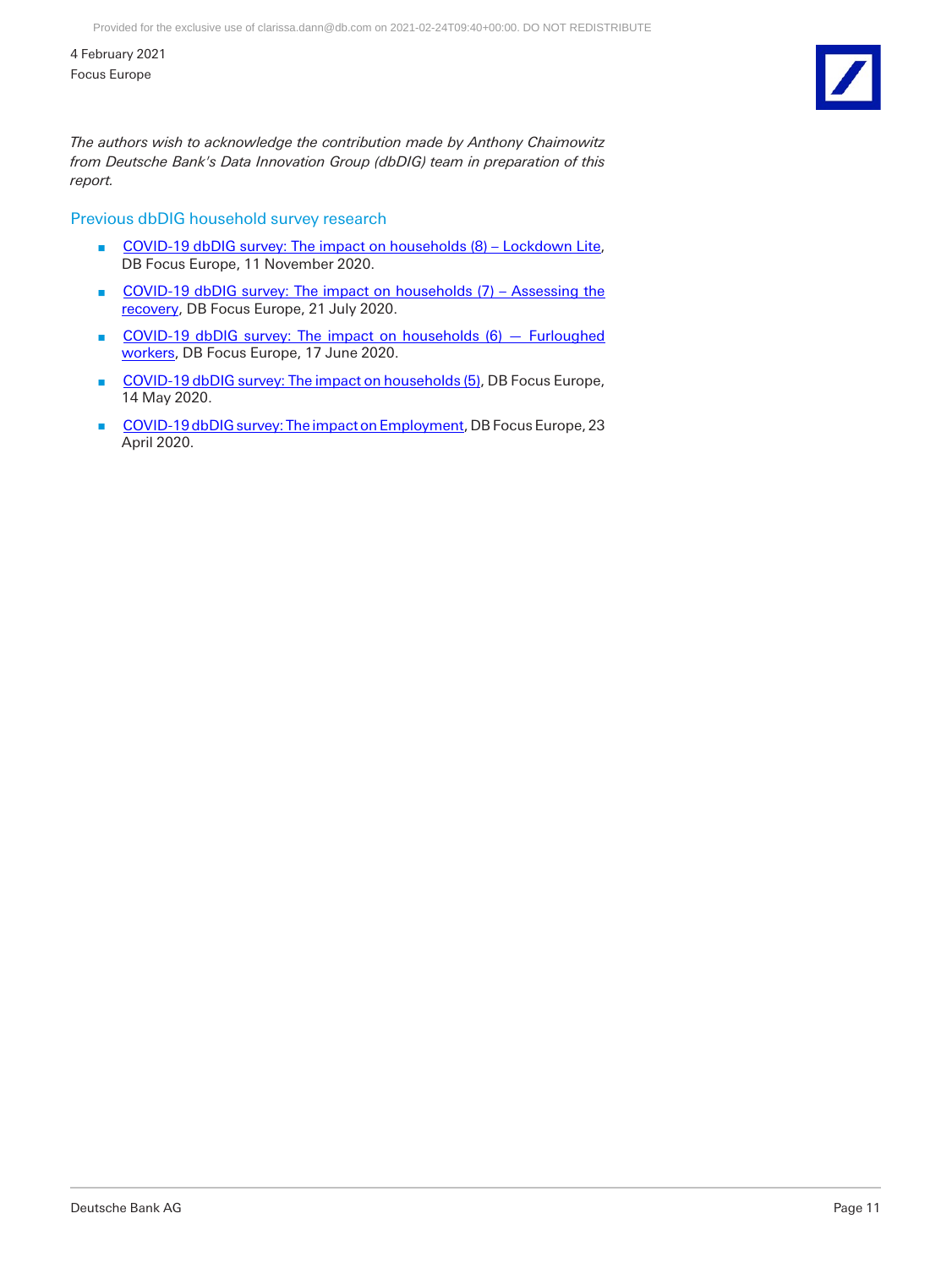

# Appendix 1

# Important Disclosures

# \*Other information available upon request

\*Prices are current as of the end of the previous trading session unless otherwise indicated and are sourced from local exchanges via Reuters, Bloomberg and other vendors . Other information is sourced from Deutsche Bank, subject companies, and other sources. For disclosures pertaining to recommendations or estimates made on securities other than the primary subject of this research, please see the most recently published company report or visit our global disclosure look-up page on our website at <u>https://research.db.com/Research/Disclosures/CompanySearch</u>. Aside from within this report, important risk and conflict disclosures can also be found at <u>https://research.db.com/Research/Topics/Equities?topicId=RB0002</u>. Investors are strongly encouraged to review this information before investing.

# Analyst Certification

The views expressed in this report accurately reflect the personal views of the undersigned lead analyst(s). In addition, the undersigned lead analyst(s) has not and will not receive any compensation for providing a specific recommendation or view in this report. Michael Kirker, Mark Wall, Simon Carter.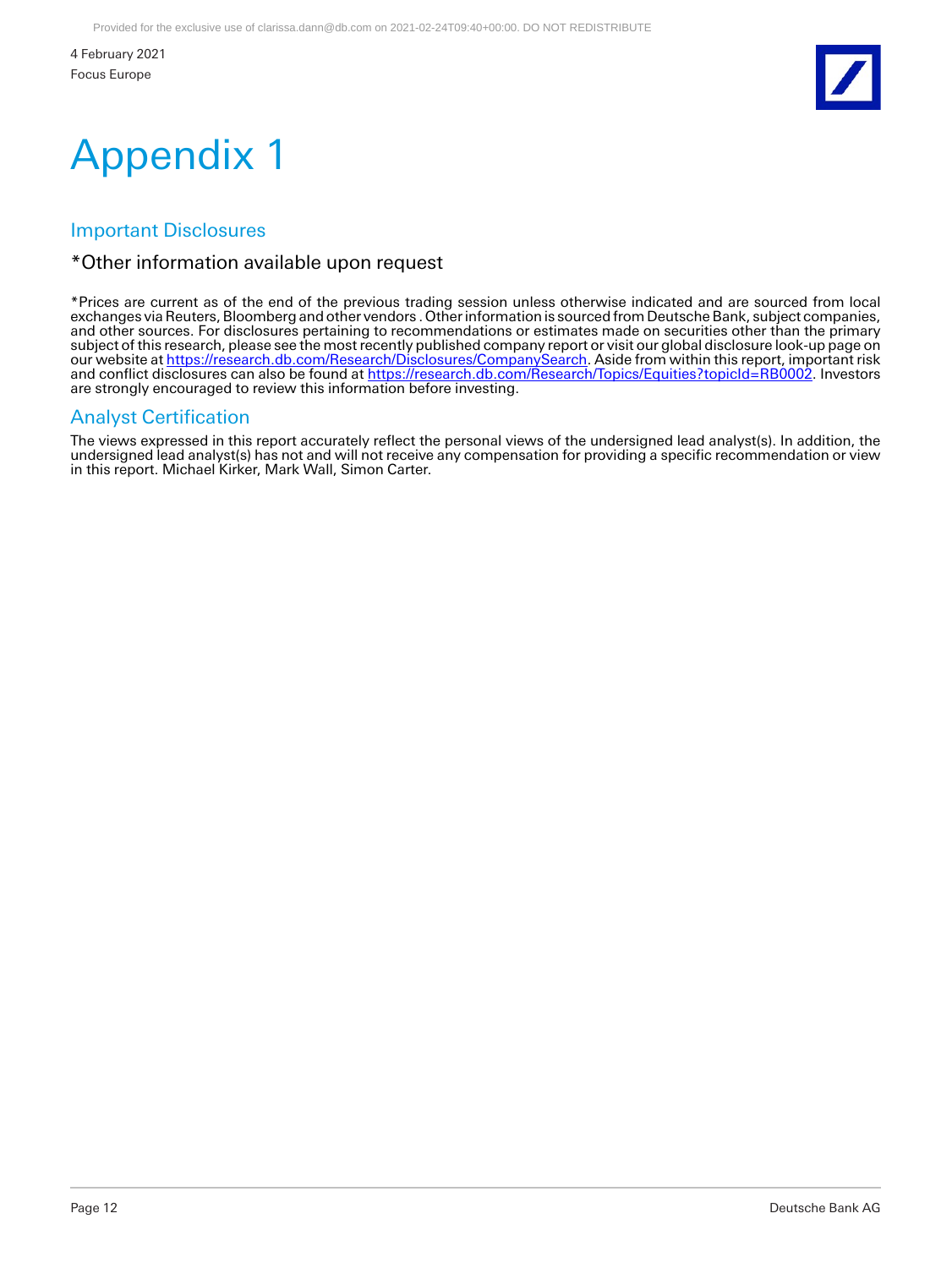

# Additional Information

The information and opinions in this report were prepared by Deutsche Bank AG or one of its affiliates (collectively 'Deutsche Bank'). Though the information herein is believed to be reliable and has been obtained from public sources believed to be reliable, Deutsche Bank makes no representation as to its accuracy or completeness. Hyperlinks to third-party websites in this report are provided for reader convenience only. Deutsche Bank neither endorses the content nor is responsible for the accuracy or security controls of those websites.

If you use the services of Deutsche Bank in connection with a purchase or sale of a security that is discussed in this report, or is included or discussed in another communication (oral or written) from a Deutsche Bank analyst, Deutsche Bank may act as principal for its own account or as agent for another person.

Deutsche Bank may consider this report in deciding to trade as principal. It may also engage in transactions, for its own account or with customers, in a manner inconsistent with the views taken in this research report. Others within Deutsche Bank, including strategists, sales staff and other analysts, may take views that are inconsistent with those taken in this research report. Deutsche Bank issues a variety of research products, including fundamental analysis, equity-linked analysis, quantitative analysis and trade ideas. Recommendations contained in one type of communication may differ from recommendations contained in others, whether as a result of differing time horizons, methodologies, perspectives or otherwise. Deutsche Bank and/or its affiliates may also be holding debt or equity securities of the issuers it writes on. Analysts are paid in part based on the profitability of Deutsche Bank AG and its affiliates, which includes investment banking, trading and principal trading revenues.

Opinions, estimates and projections constitute the current judgment of the author as of the date of this report. They do not necessarily reflect the opinions of Deutsche Bank and are subject to change without notice. Deutsche Bank provides liquidity for buyers and sellers of securities issued by the companies it covers. Deutsche Bank research analysts sometimes have shorter-term trade ideas that may be inconsistent with Deutsche Bank's existing longer-term ratings. Some trade ideas for equities are listed as Catalyst Calls on the Research Website [\(https://research.db.com/Research/\)](https://research.db.com/Research/), and can be found on the general coverage list and also on the covered company's page. A Catalyst Call represents a high-conviction belief by an analyst that a stock will outperform or underperform the market and/or a specified sector over a time frame of no less than two weeks and no more than three months. In addition to Catalyst Calls, analysts may occasionally discuss with our clients, and with Deutsche Bank salespersons and traders, trading strategies or ideas that reference catalysts or events that may have a nearterm or medium-term impact on the market price of the securities discussed in this report, which impact may be directionally counter to the analysts' current 12-month view of total return or investment return as described herein. Deutsche Bank has no obligation to update, modify or amend this report or to otherwise notify a recipient thereof if an opinion, forecast or estimate changes or becomes inaccurate. Coverage and the frequency of changes in market conditions and in both general and company-specific economic prospects make it difficult to update research at defined intervals. Updates are at the sole discretion of the coverage analyst or of the Research Department Management, and the majority of reports are published at irregular intervals. This report is provided for informational purposes only and does not take into account the particular investment objectives, financial situations, or needs of individual clients. It is not an offer or a solicitation of an offer to buy or sell any financial instruments or to participate in any particular trading strategy. Target prices are inherently imprecise and a product of the analyst's judgment. The financial instruments discussed in this report may not be suitable for all investors, and investors must make their own informed investment decisions. Prices and availability of financial instruments are subject to change without notice, and investment transactions can lead to losses as a result of price fluctuations and other factors. If a financial instrument is denominated in a currency other than an investor's currency, a change in exchange rates may adversely affect the investment. Past performance is not necessarily indicative of future results. Performance calculations exclude transaction costs, unless otherwise indicated. Unless otherwise indicated, prices are current as of the end of the previous trading session and are sourced from local exchanges via Reuters, Bloomberg and other vendors. Data is also sourced from Deutsche Bank, subject companies, and other parties.

The Deutsche Bank Research Department is independent of other business divisions of the Bank. Details regarding our organizational arrangements and information barriers we have to prevent and avoid conflicts of interest with respect to our research are available on our website [\(https://research.db.com/Research/\)](https://research.db.com/Research/) under Disclaimer.

Macroeconomic fluctuations often account for most of the risks associated with exposures to instruments that promise to pay fixed or variable interest rates. For an investor who is long fixed-rate instruments (thus receiving these cash flows), increases in interest rates naturally lift the discount factors applied to the expected cash flows and thus cause a loss. The longer the maturity of a certain cash flow and the higher the move in the discount factor, the higher will be the loss. Upside surprises in inflation, fiscal funding needs, and FX depreciation rates are among the most common adverse macroeconomic shocks to receivers. But counterparty exposure, issuer creditworthiness, client segmentation, regulation (including changes in assets holding limits for different types of investors), changes in tax policies, currency convertibility (which may constrain currency conversion, repatriation of profits and/or liquidation of positions), and settlement issues related to local clearing houses are also important risk factors. The sensitivity of fixed-income instruments to macroeconomic shocks may be mitigated by indexing the contracted cash flows to inflation, to FX depreciation, or to specified interest rates – these are common in emerging markets. The index fixings may – by construction – lag or mis-measure the actual move in the underlying variables they are intended to track. The choice of the proper fixing (or metric) is particularly important in swaps markets, where floating coupon rates (i.e., coupons indexed to a typically short-dated interest rate reference index) are exchanged for fixed coupons. Funding in a currency that differs from the currency in which coupons are denominated carries FX risk. Options on swaps (swaptions) the risks typical to options in addition to the risks related to rates movements.

Derivative transactions involve numerous risks including market, counterparty default and illiquidity risk. The appropriateness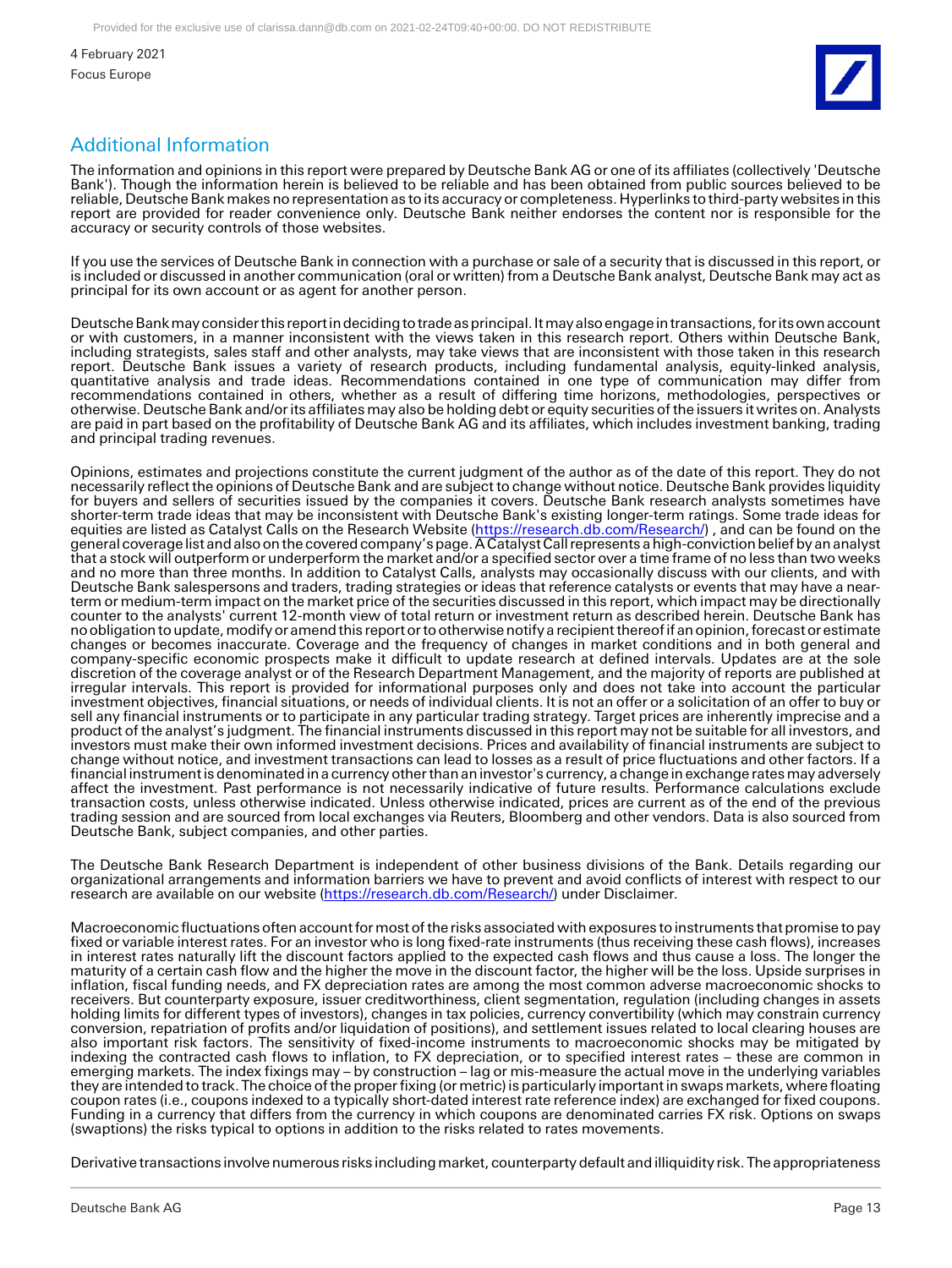

of these products for use by investors depends on the investors' own circumstances, including their tax position, their regulatory environment and the nature of their other assets and liabilities; as such, investors should take expert legal and financial advice before entering into any transaction similar to or inspired by the contents of this publication. The risk of loss in futures trading and options, foreign or domestic, can be substantial. As a result of the high degree of leverage obtainable in futures and options trading, losses may be incurred that are greater than the amount of funds initially deposited – up to theoretically unlimited losses. Trading in options involves risk and is not suitable for all investors. Prior to buying or selling an option, investors must review the 'Characteristics and Risks of Standardized Options", at [http://www.optionsclearing.com/](http://www.optionsclearing.com/about/publications/character-risks.jsp) [about/publications/character-risks.jsp.](http://www.optionsclearing.com/about/publications/character-risks.jsp) If you are unable to access the website, please contact your Deutsche Bank representative for a copy of this important document.

Participants in foreign exchange transactions may incur risks arising from several factors, including the following: (i) exchange rates can be volatile and are subject to large fluctuations; (ii) the value of currencies may be affected by numerous market factors, including world and national economic, political and regulatory events, events in equity and debt markets and changes in interest rates; and (iii) currencies may be subject to devaluation or government-imposed exchange controls, which could affect the value of the currency. Investors in securities such as ADRs, whose values are affected by the currency of an underlying security, effectively assume currency risk.

Unless governing law provides otherwise, all transactions should be executed through the Deutsche Bank entity in the investor's home jurisdiction. Aside from within this report, important conflict disclosures can also be found at [https://](https://research.db.com/Research/) [research.db.com/Research/](https://research.db.com/Research/) on each company's research page. Investors are strongly encouraged to review this information before investing.

Deutsche Bank (which includes Deutsche Bank AG, its branches and affiliated companies) is not acting as a financial adviser, consultant or fiduciary to you or any of your agents (collectively, "You" or "Your") with respect to any information provided in this report. Deutsche Bank does not provide investment, legal, tax or accounting advice, Deutsche Bank is not acting as your impartial adviser, and does not express any opinion or recommendation whatsoever as to any strategies, products or any other information presented in the materials. Information contained herein is being provided solely on the basis that the recipient will make an independent assessment of the merits of any investment decision, and it does not constitute a recommendation of, or express an opinion on, any product or service or any trading strategy.

The information presented is general in nature and is not directed to retirement accounts or any specific person or account type, and is therefore provided to You on the express basis that it is not advice, and You may not rely upon it in making Your decision. The information we provide is being directed only to persons we believe to be financially sophisticated, who are capable of evaluating investment risks independently, both in general and with regard to particular transactions and investment strategies, and who understand that Deutsche Bank has financial interests in the offering of its products and services. If this is not the case, or if You are an IRA or other retail investor receiving this directly from us, we ask that you inform us immediately.

In July 2018, Deutsche Bank revised its rating system for short term ideas whereby the branding has been changed to Catalyst Calls ("CC") from SOLAR ideas; the rating categories for Catalyst Calls originated in the Americas region have been made consistent with the categories used by Analysts globally; and the effective time period for CCs has been reduced from a maximum of 180 days to 90 days.

During the period December 2018 to March 2020 Deutsche Bank may have shown incomplete information regarding Disclosure 1 in some parts of the equity research and debt research coverage. If you require any further information please contact [DVS.Support@db.com.](mailto:DVS.Support@db.com)

**United States**: Approved and/or distributed by Deutsche Bank Securities Incorporated, a member of FINRA, NFA and SIPC. Analysts located outside of the United States are employed by non-US affiliates that are not subject to FINRA regulations.

**European Economic Area (exc. United Kingdom)**: Approved and/or distributed by Deutsche Bank AG, a joint stock corporation with limited liability incorporated in the Federal Republic of Germany with its principal office in Frankfurt am Main. Deutsche Bank AG is authorized under German Banking Law and is subject to supervision by the European Central Bank and by BaFin, Germany's Federal Financial Supervisory Authority.

**United Kingdom**: Approved and/or distributed by Deutsche Bank AG acting through its London Branch at Winchester House, 1 Great Winchester Street, London EC2N 2DB. Deutsche Bank AG in the United Kingdom is authorised by the Prudential Regulation Authority and is subject to limited regulation by the Prudential Regulation Authority and Financial Conduct Authority. Details about the extent of our authorisation and regulation are available on request.

**Hong Kong SAR**: Distributed by Deutsche Bank AG, Hong Kong Branch, except for any research content relating to futures contracts within the meaning of the Hong Kong Securities and Futures Ordinance Cap. 571. Research reports on such futures contracts are not intended for access by persons who are located, incorporated, constituted or resident in Hong Kong. The author(s) of a research report may not be licensed to carry on regulated activities in Hong Kong, and if not licensed, do not hold themselves out as being able to do so. The provisions set out above in the 'Additional Information' section shall apply to the fullest extent permissible by local laws and regulations, including without limitation the Code of Conduct for Persons Licensed or Registered with the Securities and Futures Commission. This report is intended for distribution only to 'professional investors' as defined in Part 1 of Schedule of the SFO. This document must not be acted or relied on by persons who are not professional investors. Any investment or investment activity to which this document relates is only available to professional investors and will be engaged only with professional investors.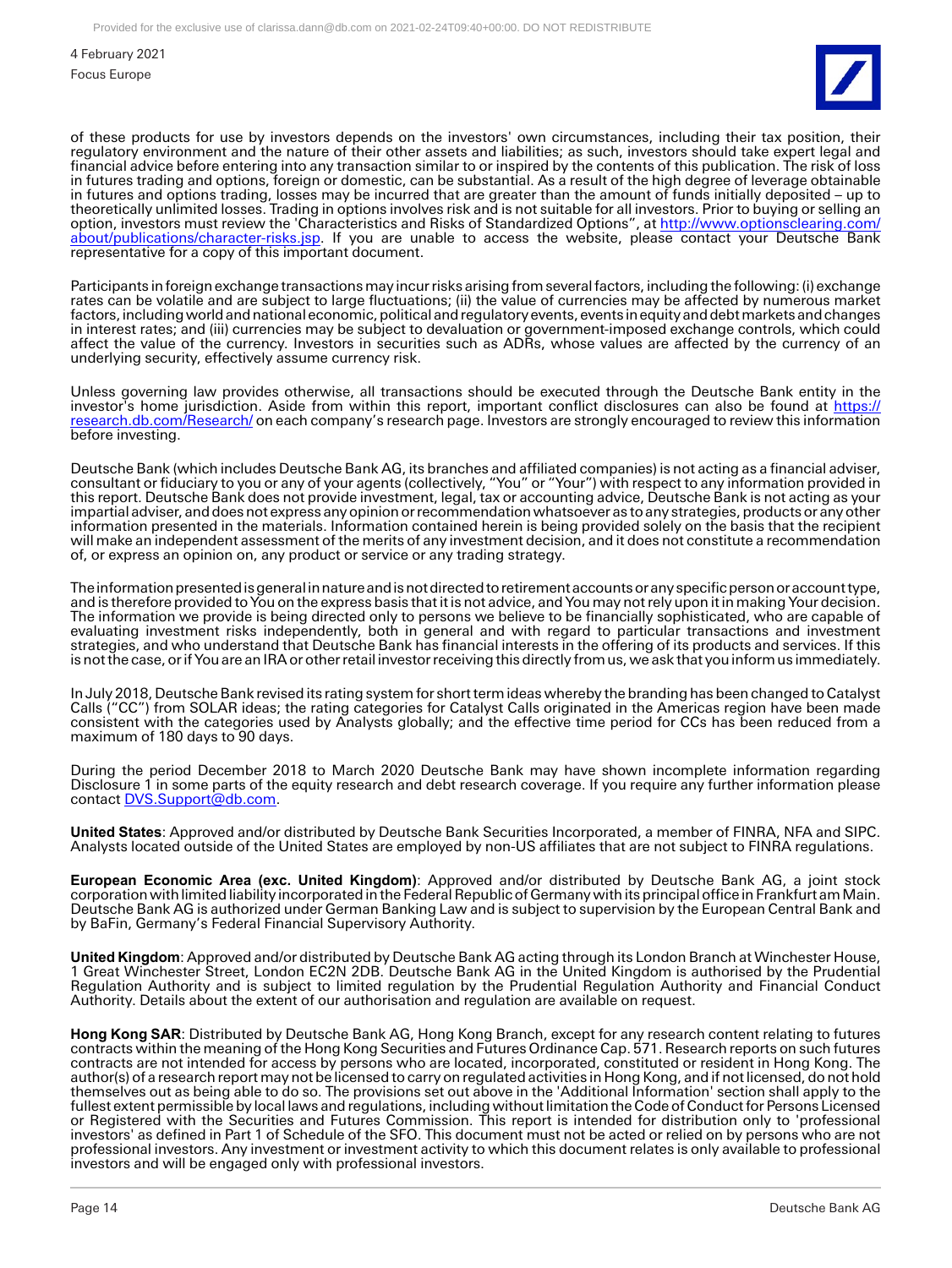

**India**: Prepared by Deutsche Equities India Private Limited (DEIPL) having CIN: U65990MH2002PTC137431 and registered office at 14th Floor, The Capital, C-70, G Block, Bandra Kurla Complex Mumbai (India) 400051. Tel: + 91 22 7180 4444. It is registered by the Securities and Exchange Board of India (SEBI) as a Stock broker bearing registration no.: INZ000252437; Merchant Banker bearing SEBI Registration no.: INM000010833 and Research Analyst bearing SEBI Registration no.: INH000001741. DEIPL may have received administrative warnings from the SEBI for breaches of Indian regulations. Deutsche Bank and/or its affiliate(s) may have debt holdings or positions in the subject company. With regard to information on associates, please refer to the "Shareholdings" section in the Annual Report at: <u>https://www.db.com/ir/en/annual-</u> [reports.htm.](https://www.db.com/ir/en/annual-reports.htm)

**Japan**: Approved and/or distributed by Deutsche Securities Inc.(DSI). Registration number - Registered as a financial instruments dealer by the Head of the Kanto Local Finance Bureau (Kinsho) No. 117. Member of associations: JSDA, Type II Financial Instruments Firms Association and The Financial Futures Association of Japan. Commissions and risks involved in stock transactions - for stock transactions, we charge stock commissions and consumption tax by multiplying the transaction amount by the commission rate agreed with each customer. Stock transactions can lead to losses as a result of share price fluctuations and other factors. Transactions in foreign stocks can lead to additional losses stemming from foreign exchange fluctuations. We may also charge commissions and fees for certain categories of investment advice, products and services. Recommended investment strategies, products and services carry the risk of losses to principal and other losses as a result of changes in market and/or economic trends, and/or fluctuations in market value. Before deciding on the purchase of financial products and/or services, customers should carefully read the relevant disclosures, prospectuses and other documentation. 'Moody's', 'Standard Poor's', and 'Fitch' mentioned in this report are not registered credit rating agencies in Japan unless Japan or 'Nippon' is specifically designated in the name of the entity. Reports on Japanese listed companies not written by analysts of DSI are written by Deutsche Bank Group's analysts with the coverage companies specified by DSI. Some of the foreign securities stated on this report are not disclosed according to the Financial Instruments and Exchange Law of Japan. Target prices set by Deutsche Bank's equity analysts are based on a 12-month forecast period..

**Korea**: Distributed by Deutsche Securities Korea Co.

**South Africa**: Deutsche Bank AG Johannesburg is incorporated in the Federal Republic of Germany (Branch Register Number in South Africa: 1998/003298/10).

**Singapore:** This report is issued by Deutsche Bank AG, Singapore Branch (One Raffles Quay #18-00 South Tower Singapore 048583, 65 6423 8001), which may be contacted in respect of any matters arising from, or in connection with, this report. Where this report is issued or promulgated by Deutsche Bank in Singapore to a person who is not an accredited investor, expert investor or institutional investor (as defined in the applicable Singapore laws and regulations), they accept legal responsibility to such person for its contents.

**Taiwan**: Information on securities/investments that trade in Taiwan is for your reference only. Readers should independently evaluate investment risks and are solely responsible for their investment decisions. Deutsche Bank research may not be distributed to the Taiwan public media or quoted or used by the Taiwan public media without written consent. Information on securities/instruments that do not trade in Taiwan is for informational purposes only and is not to be construed as a recommendation to trade in such securities/instruments. Deutsche Securities Asia Limited, Taipei Branch may not execute transactions for clients in these securities/instruments.

**Qatar**: Deutsche Bank AG in the Qatar Financial Centre (registered no. 00032) is regulated by the Qatar Financial Centre Regulatory Authority. Deutsche Bank AG - QFC Branch may undertake only the financial services activities that fall within the scope of its existing QFCRA license. Its principal place of business in the QFC: Qatar Financial Centre, Tower, West Bay, Level 5, PO Box 14928, Doha, Qatar. This information has been distributed by Deutsche Bank AG. Related financial products or services are only available only to Business Customers, as defined by the Qatar Financial Centre Regulatory Authority.

**Russia**: The information, interpretation and opinions submitted herein are not in the context of, and do not constitute, any appraisal or evaluation activity requiring a license in the Russian Federation.

**Kingdom of Saudi Arabia**: Deutsche Securities Saudi Arabia LLC Company (registered no. 07073-37) is regulated by the Capital Market Authority. Deutsche Securities Saudi Arabia may undertake only the financial services activities that fall within the scope of its existing CMA license. Its principal place of business in Saudi Arabia: King Fahad Road, Al Olaya District, P.O. Box 301809, Faisaliah Tower - 17th Floor, 11372 Riyadh, Saudi Arabia.

**United Arab Emirates**: Deutsche Bank AG in the Dubai International Financial Centre (registered no. 00045) is regulated by the Dubai Financial Services Authority. Deutsche Bank AG - DIFC Branch may only undertake the financial services activities that fall within the scope of its existing DFSA license. Principal place of business in the DIFC: Dubai International Financial Centre, The Gate Village, Building 5, PO Box 504902, Dubai, U.A.E. This information has been distributed by Deutsche Bank AG. Related financial products or services are available only to Professional Clients, as defined by the Dubai Financial Services Authority.

**Australia and New Zealand**: This research is intended only for 'wholesale clients' within the meaning of the Australian Corporations Act and New Zealand Financial Advisors Act, respectively. Please refer to Australia-specific research disclosures and related information a[t https://australia.db.com/australia/content/research-information.html W](https://australia.db.com/australia/content/research-information.html)here research refers to any particular financial product recipients of the research should consider any product disclosure statement, prospectus or other applicable disclosure document before making any decision about whether to acquire the product. In preparing this report,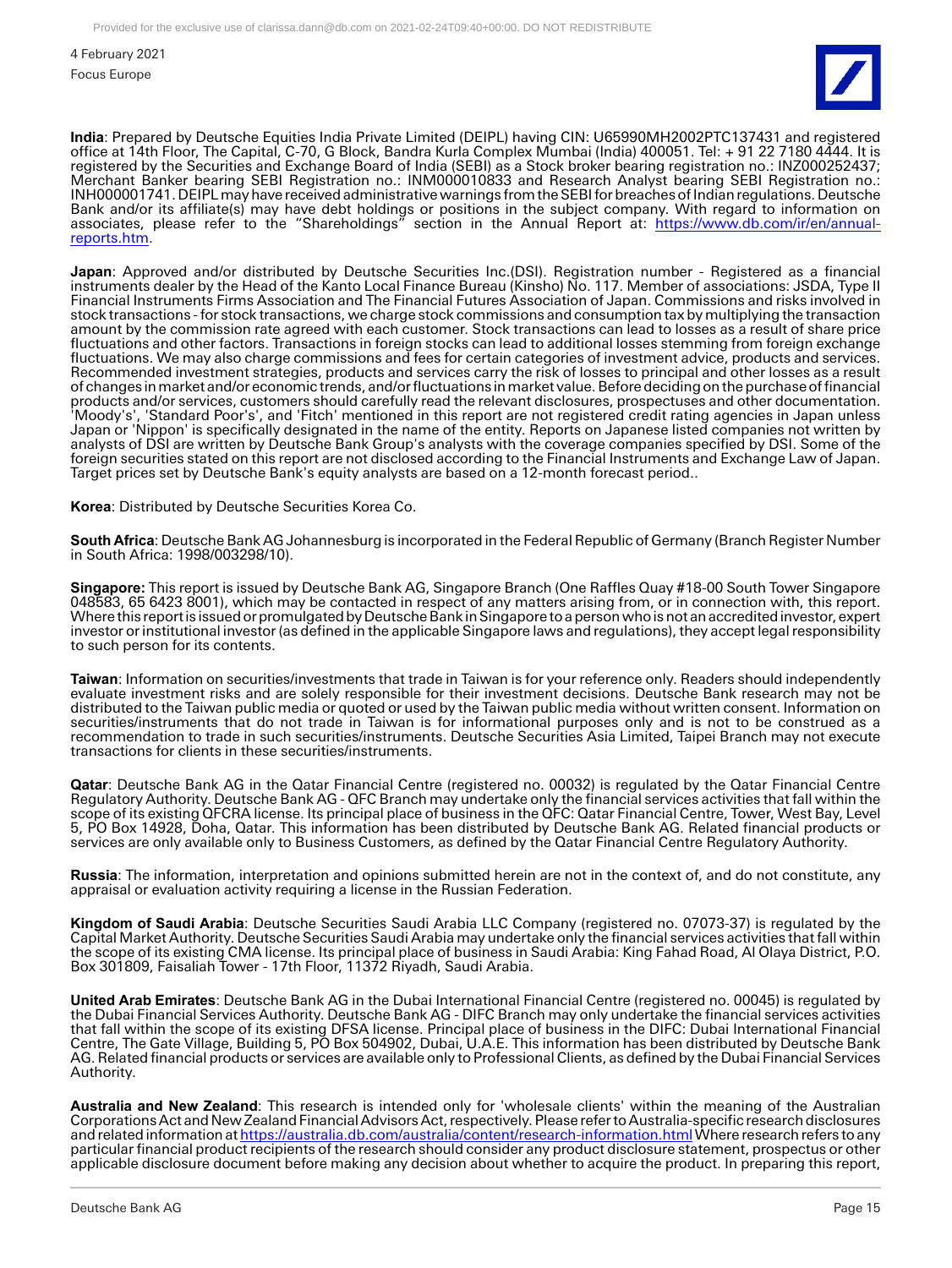

the primary analyst or an individual who assisted in the preparation of this report has likely been in contact with the company that is the subject of this research for confirmation/clarification of data, facts, statements, permission to use company-sourced material in the report, and/or site-visit attendance. Without prior approval from Research Management, analysts may not accept from current or potential Banking clients the costs of travel, accommodations, or other expenses incurred by analysts attending site visits, conferences, social events, and the like. Similarly, without prior approval from Research Management and Anti-Bribery and Corruption ("ABC") team, analysts may not accept perks or other items of value for their personal use from issuers they cover.

Additional information relative to securities, other financial products or issuers discussed in this report is available upon request. This report may not be reproduced, distributed or published without Deutsche Bank's prior written consent.

Backtested, hypothetical or simulated performance results have inherent limitations. Unlike an actual performance record based on trading actual client portfolios, simulated results are achieved by means of the retroactive application of a backtested model itself designed with the benefit of hindsight. Taking into account historical events the backtesting of performance also differs from actual account performance because an actual investment strategy may be adjusted any time, for any reason, including a response to material, economic or market factors. The backtested performance includes hypothetical results that do not reflect the reinvestment of dividends and other earnings or the deduction of advisory fees, brokerage or other commissions, and any other expenses that a client would have paid or actually paid. No representation is made that any trading strategy or account will or is likely to achieve profits or losses similar to those shown. Alternative modeling techniques or assumptions might produce significantly different results and prove to be more appropriate. Past hypothetical backtest results are neither an indicator nor guarantee of future returns. Actual results will vary, perhaps materially, from the analysis.

The method for computing individual E,S,G and composite ESG scores set forth herein is a novel method developed by the Research department within Deutsche Bank AG, computed using a systematic approach without human intervention. Different data providers, market sectors and geographies approach ESG analysis and incorporate the findings in a variety of ways. As such, the ESG scores referred to herein may differ from equivalent ratings developed and implemented by other ESG data providers in the market and may also differ from equivalent ratings developed and implemented by other divisions within the Deutsche Bank Group. Such ESG scores also differ from other ratings and rankings that have historically been applied in research reports published by Deutsche Bank AG. Further, such ESG scores do not represent a formal or official view of Deutsche Bank AG.

It should be noted that the decision to incorporate ESG factors into any investment strategy may inhibit the ability to participate in certain investment opportunities that otherwise would be consistent with your investment objective and other principal investment strategies. The returns on a portfolio consisting primarily of sustainable investments may be lower or higher than portfolios where ESG factors, exclusions, or other sustainability issues are not considered, and the investment opportunities available to such portfolios may differ. Companies may not necessarily meet high performance standards on all aspects of ESG or sustainable investing issues; there is also no guarantee that any company will meet expectations in connection with corporate responsibility, sustainability, and/or impact performance.

Copyright © 2021 Deutsche Bank AG